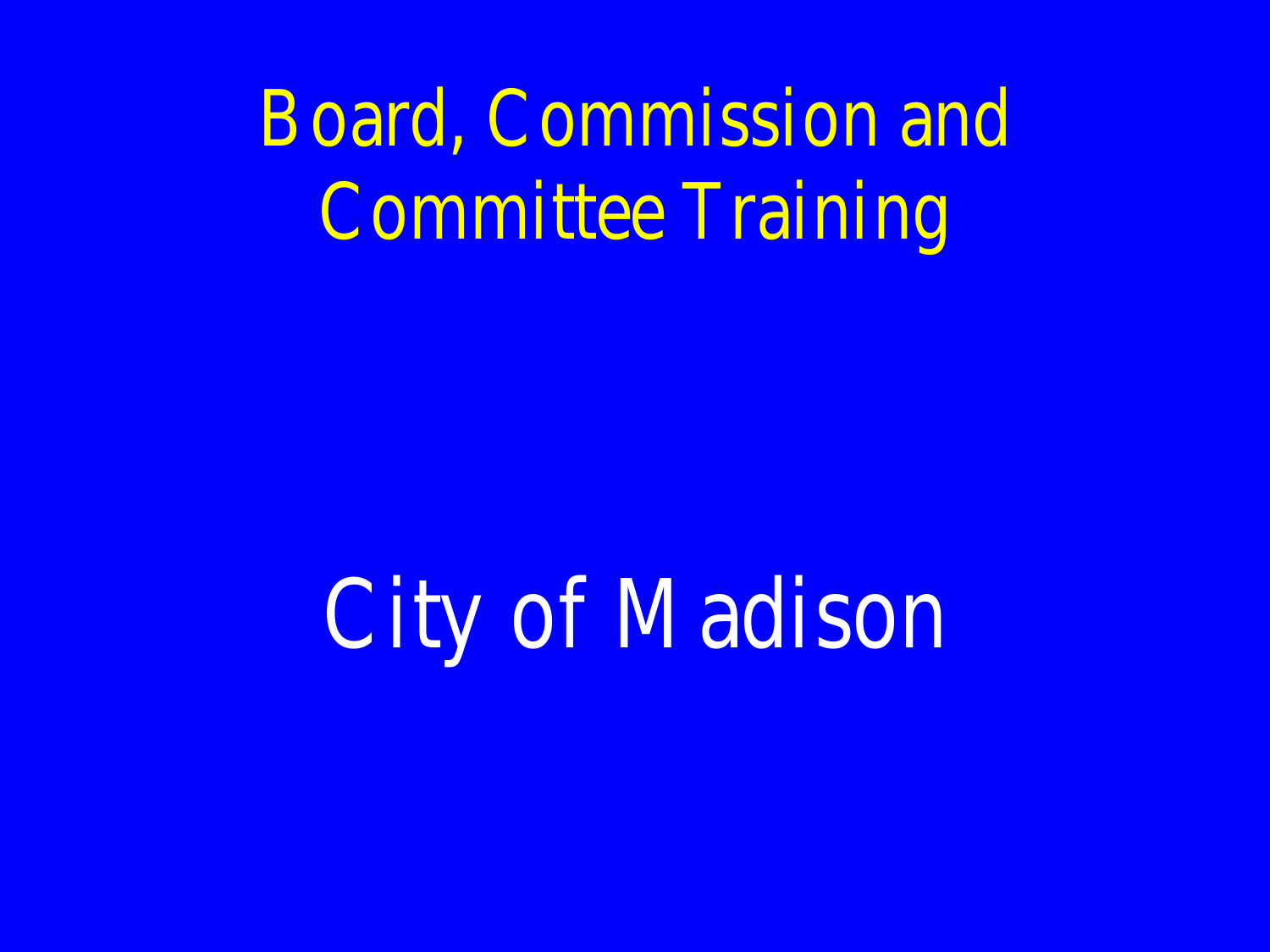Board, Commission and Committee Training

- Welcome
- Roles and Responsibilities
- Ethics
- Robert's Rules
- Open Meetings Requirements
- Public Records Requirements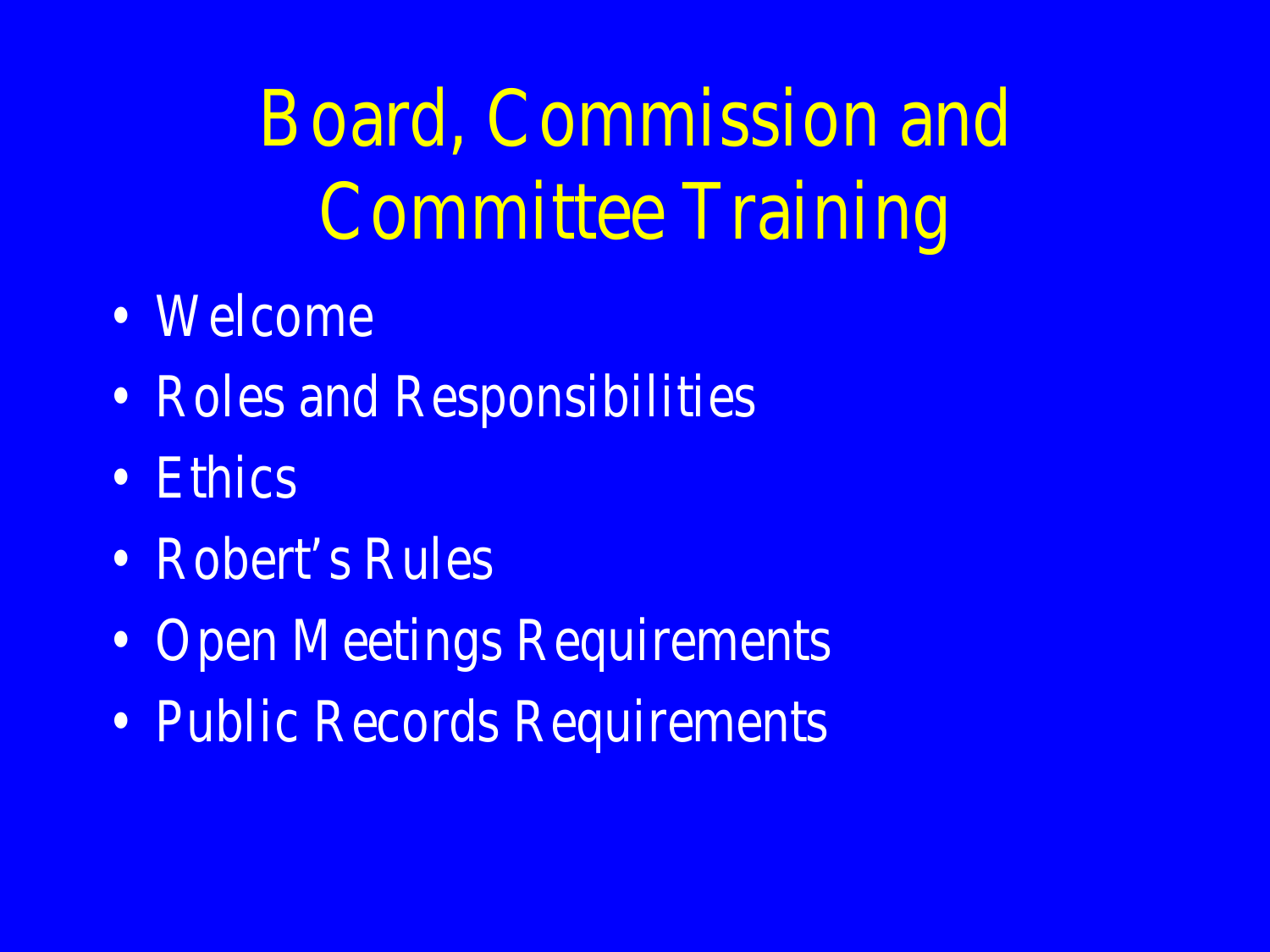## Defining Governance

• Govern: (Greek, *kubernan*; Latin, *gubernan*—the tiller on a rudder.) To exercise a determining influence upon

• Governance: The act, process of governing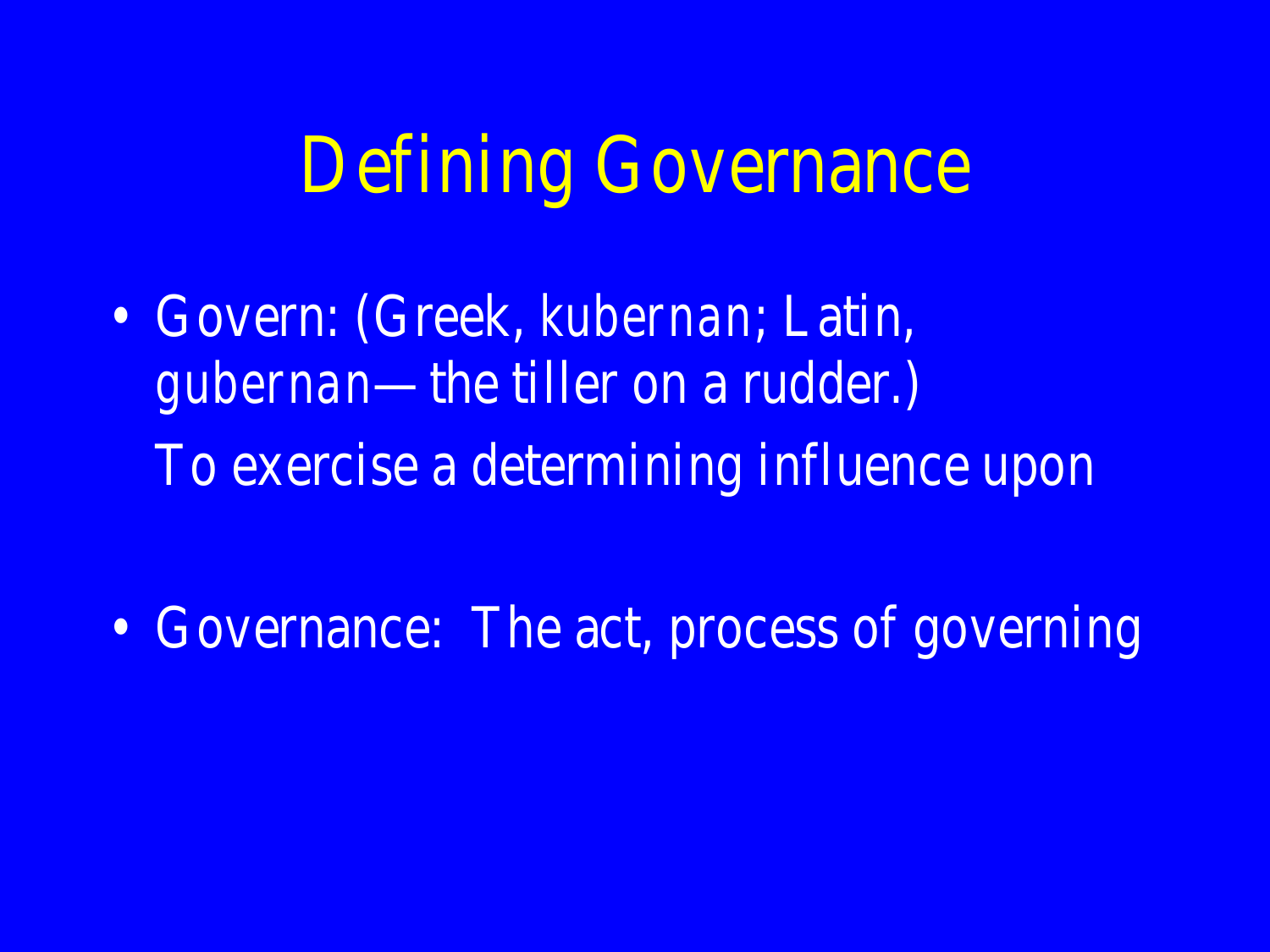### Your Role in Governance

• Act as a voice of the community

• Provide stewardship of the City's assets

• Define purpose and direction

• Monitor progress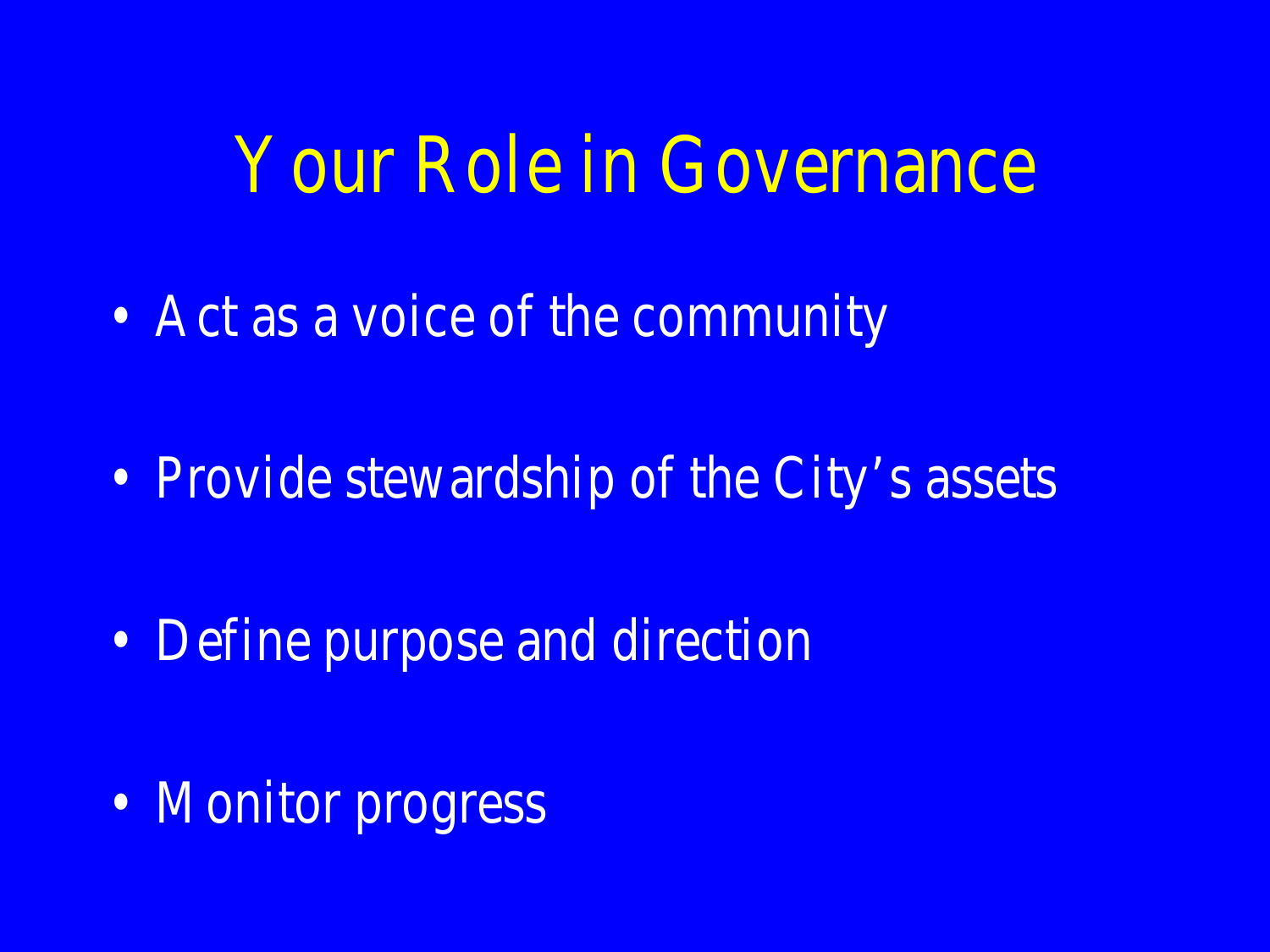### Process Issues

- Creating calendar and agendas
- Defining and following ground rules for behavior
- Evaluating effectiveness of efforts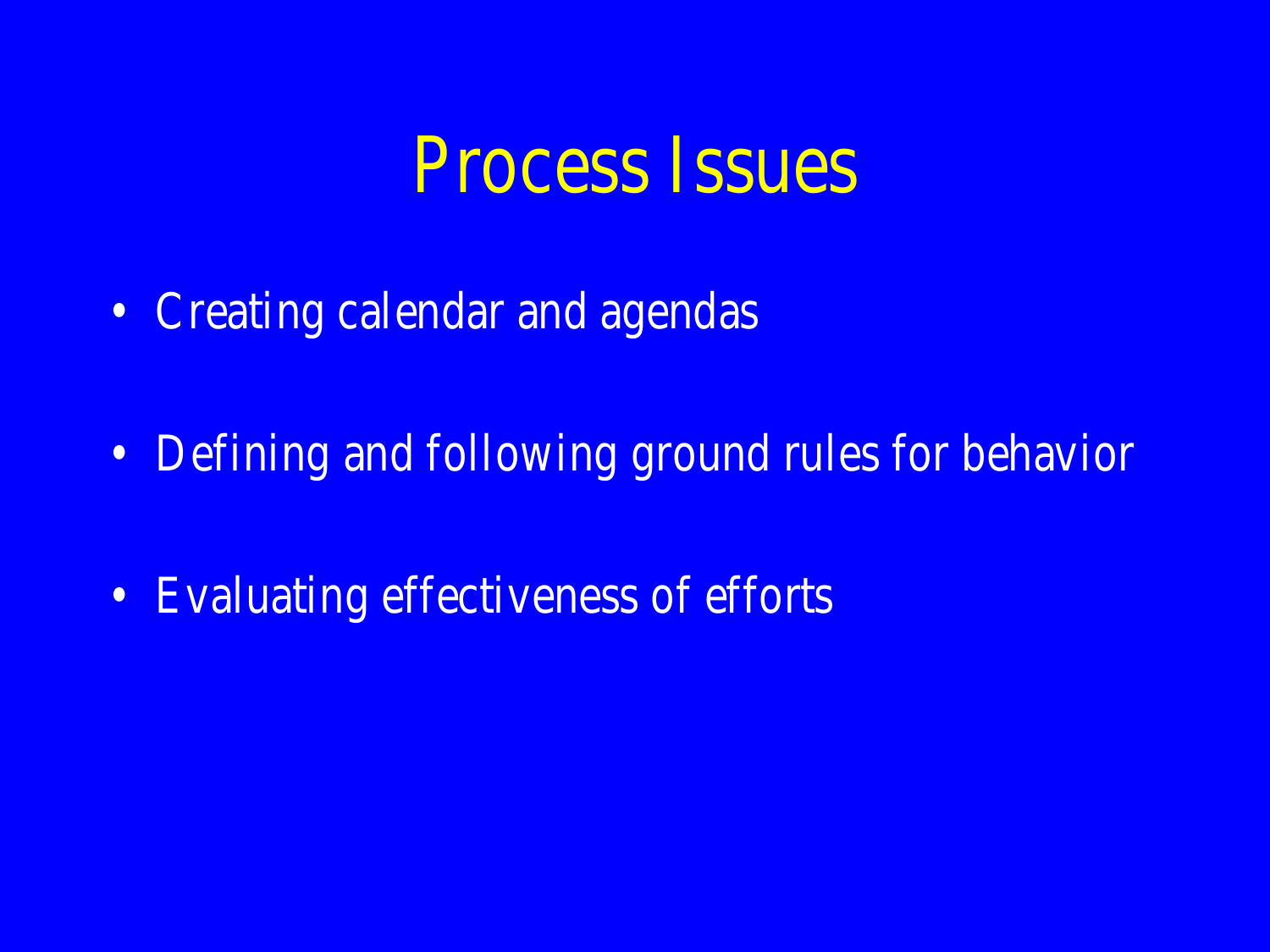### **Effectiveness**

- Focus on needs and results – Objectives and outcomes defined and known
- Collaboration with constituency
- Roles are clear
	- Chair, staff support, members
- Efficient use of time
	- Assess effectiveness of meetings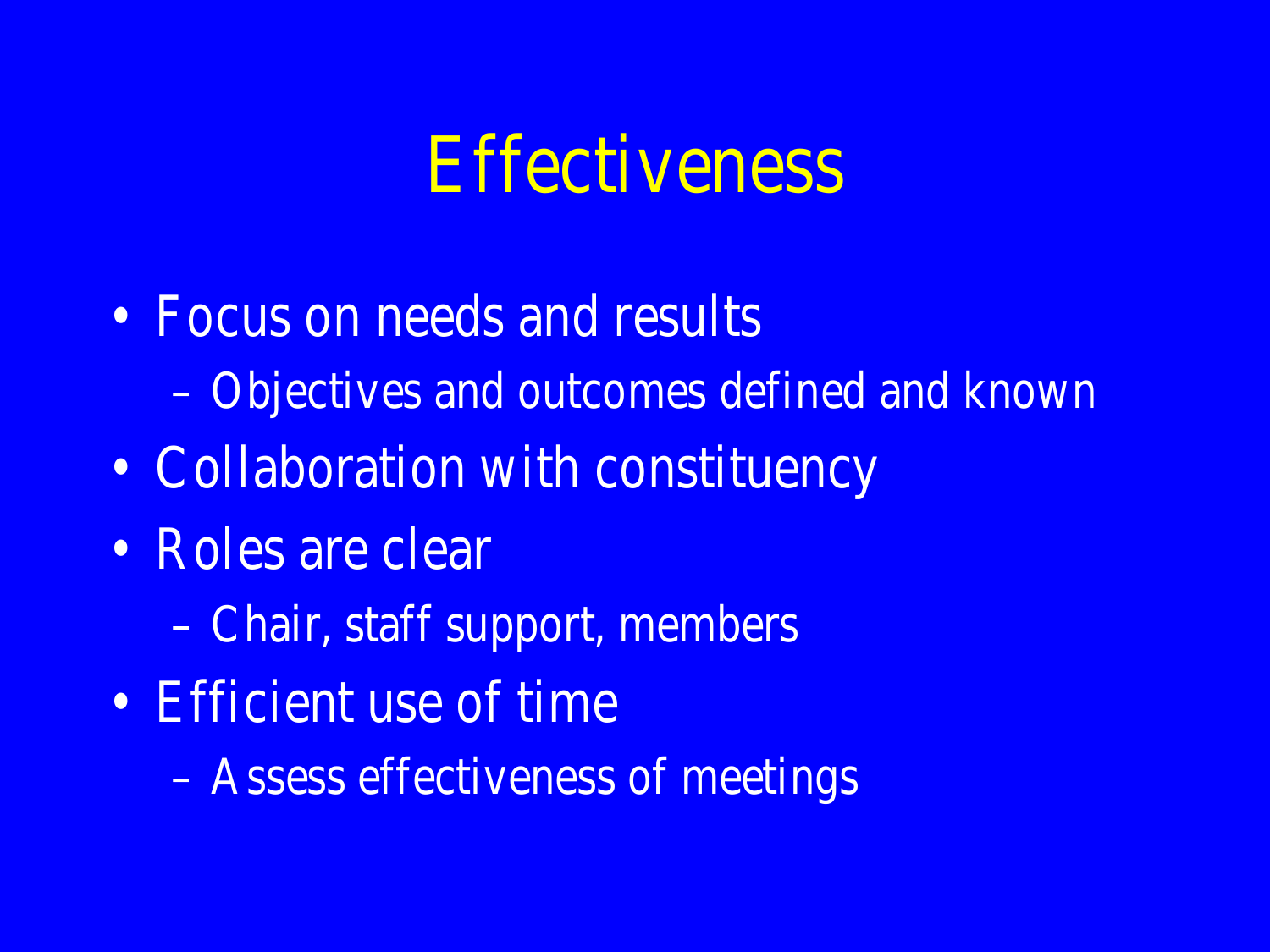# Attendance, Quorum and Voting MGO 33.01

- Quorum must be present within fifteen  $(15)$ minutes of officially scheduled meeting time
- Chair must report to Mayor and Council Office each instance a member is *absent*  from three consecutive meetings or 5 of 12 meetings
- In general, majority of quorum carries vote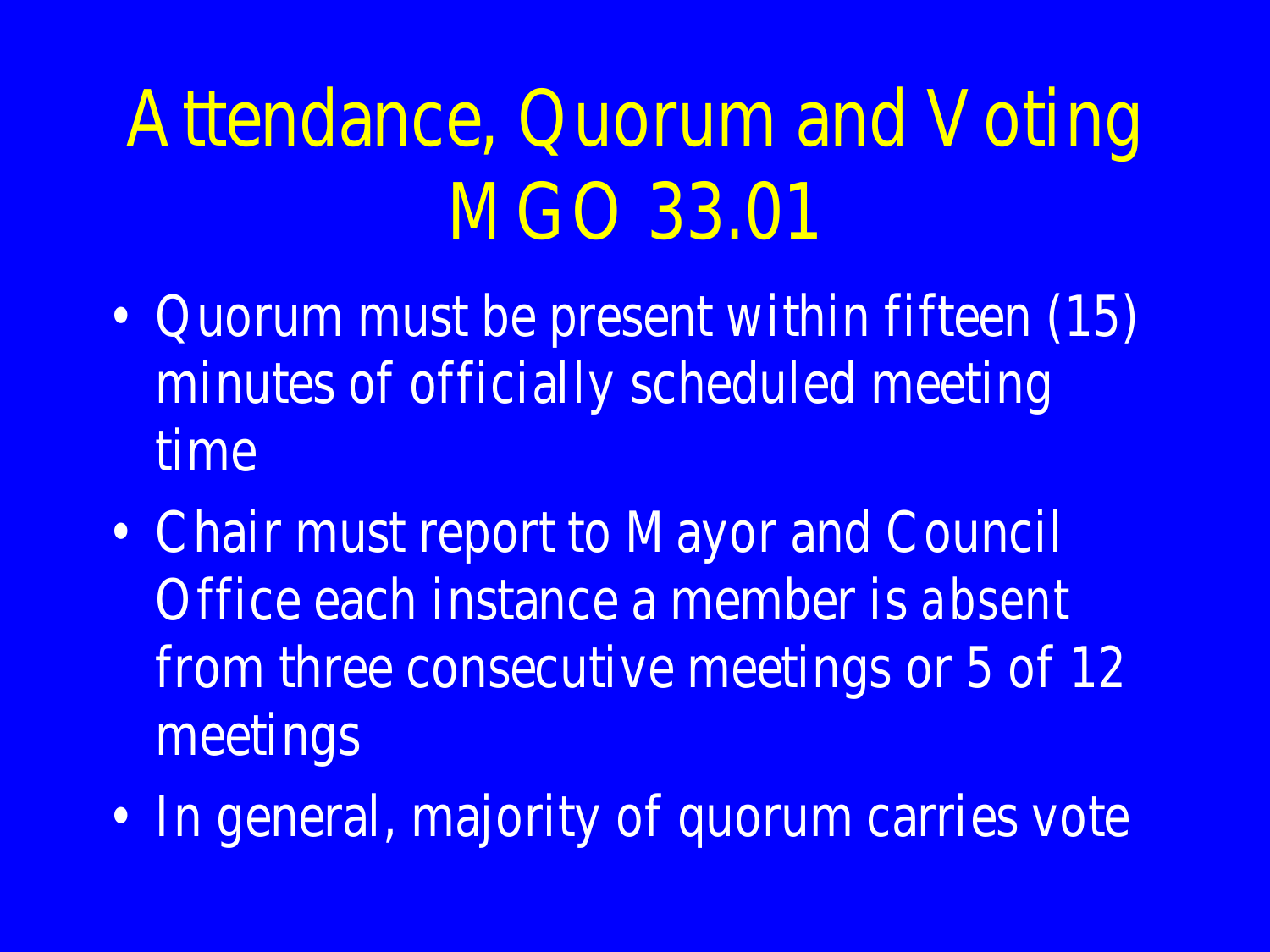# Member Roles and Responsibilities

- Represent the broad community
- Decide issues and act proactively
- Honor divergent opinions without being intimidated by them
- Use every member's expertise
- Train yourself to look at big picture
- Hands-on or hands-off with staff?
- Tolerate issues that cannot be settled quickly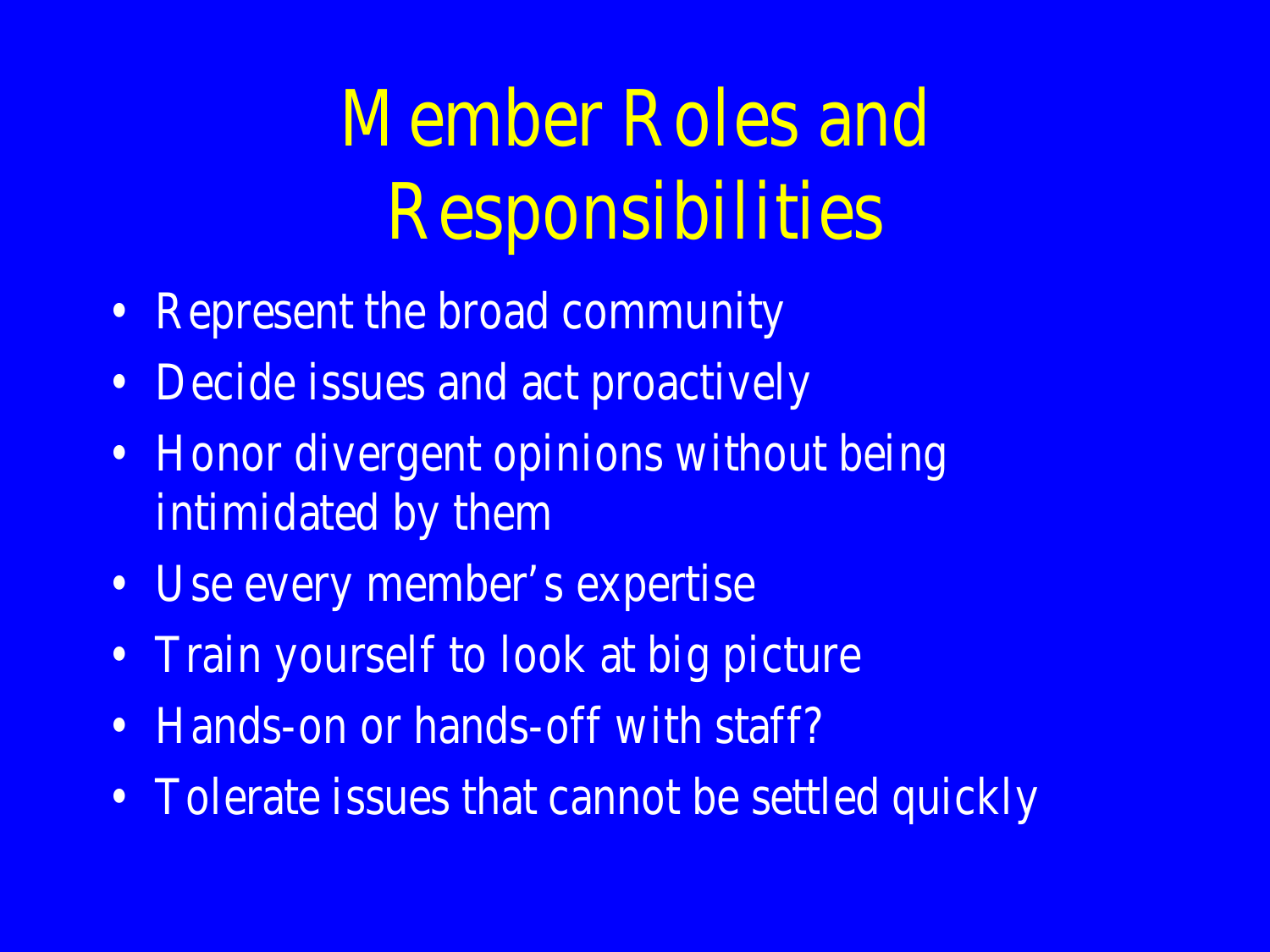## The Legislative Process in Madison

- Resolutions and Ordinances
	- Resolutions deal with discrete individual items (contract approvals, setting internal city policies, etc) Any staff member can draft them.
	- Ordinances generally deal with rules that impact the general public. Only City Attorney drafts them.
	- Any resolution or ordinance , with specific exceptions, must have a CC member as sponsor and have a legislative file number. (Legistar)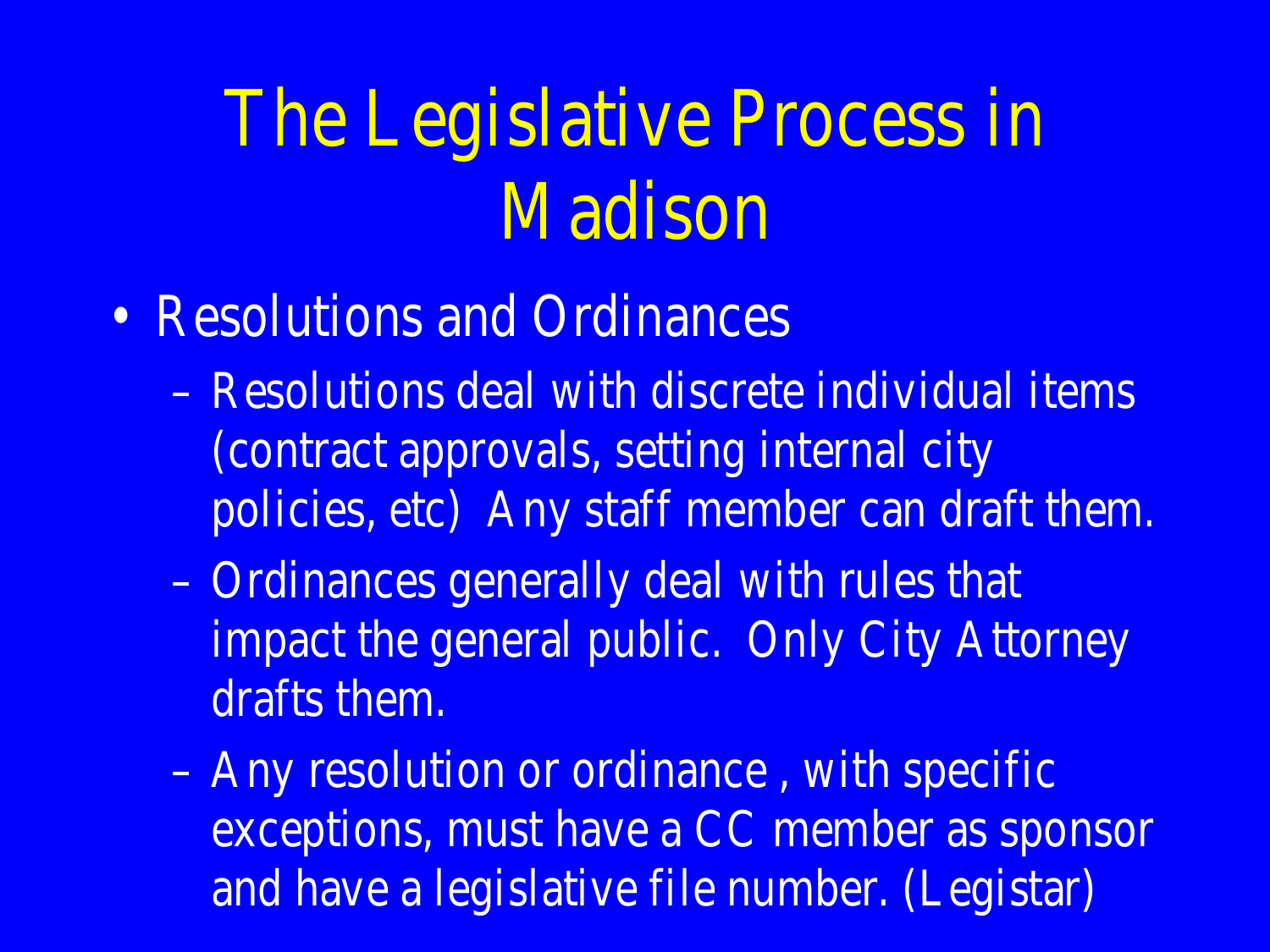## Legislative Process (cont'd)

- Introduction
	- Resolutions and ordinances are usually introduced at a Council meeting and not considered until a later meeting.
	- For a matter to be introduced as part of the agenda, it must be at Clerks Office by noon on Wednesday preceding a Council meeting.
	- Resolutions and ordinances can be introduced from the floor, but must be placed into Legistar after the meeting.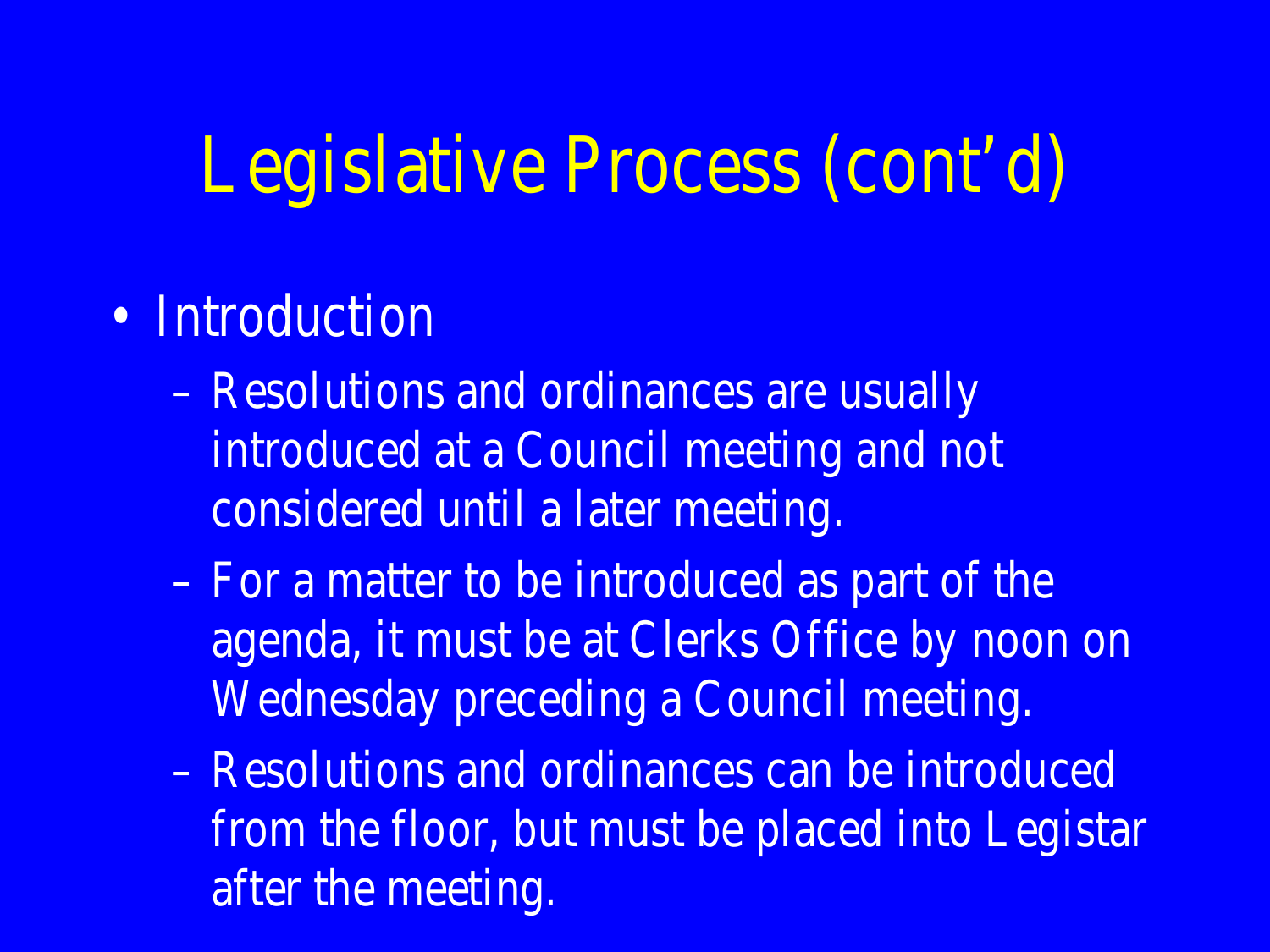### Legislative Process (cont'd)

- Referral and Committee Action
	- Nearly all resolutions and ordinances are referred to one or more City Board, Committee or Commission (BCC)
	- First listed BCC is the lead referral
	- Other BCC (secondary referrals) can review the matter before lead and make recommendations
	- Lead BCC reviews matter, makes recommendations and changes that are normally the action voted on by Council.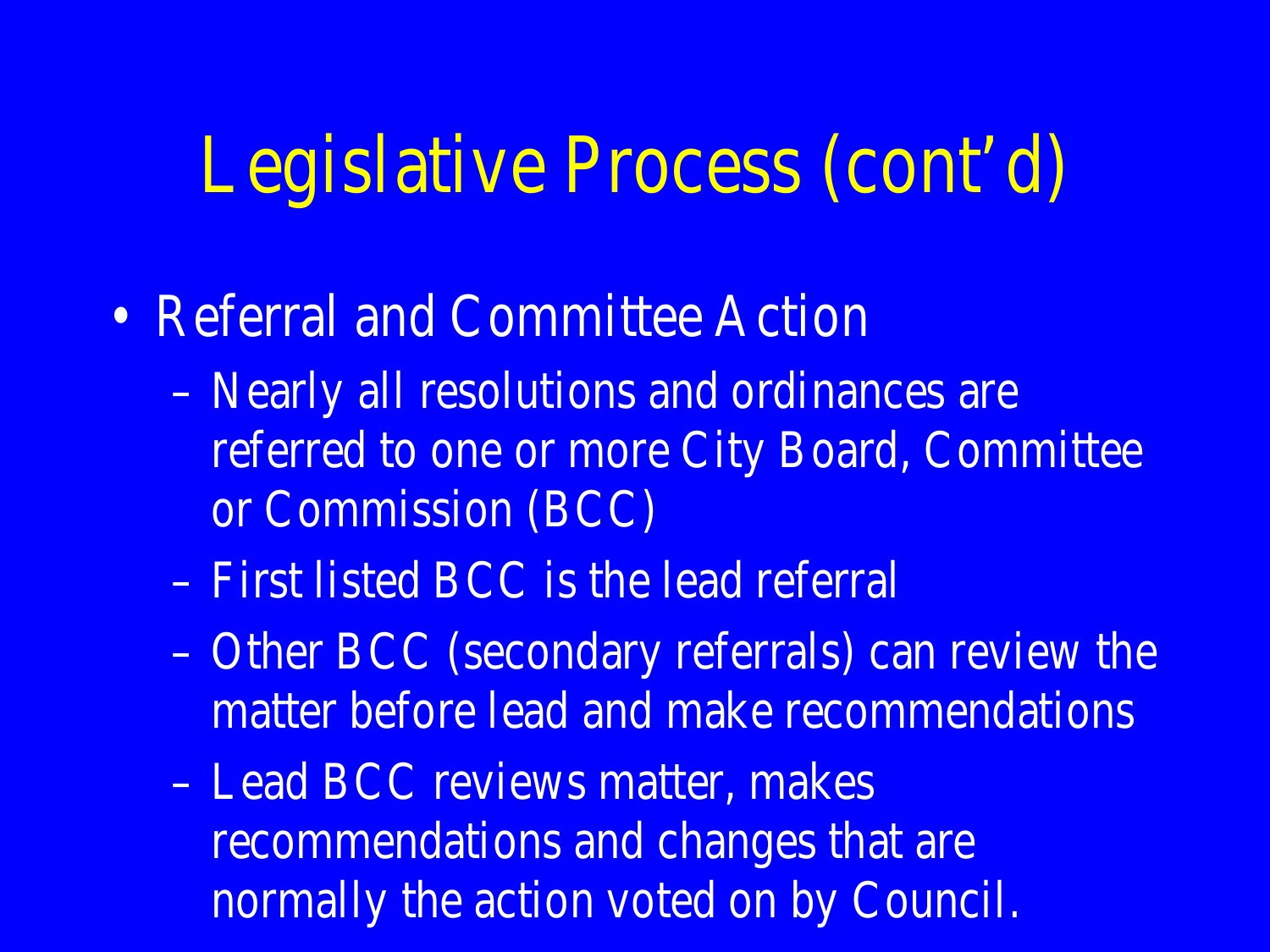## Legislative Process (Cont'd) **Substitutes, Alternates and Amendments**

- A *Substitute* is created for any change to ordinance or resolution that is supported by original lead sponsor and occurs prior to action being taken by Council.
- An *Alternate* is any change prior to action, where change is not acceptable to original sponsor.
- An *Amendmen*t is any change made on Council floor.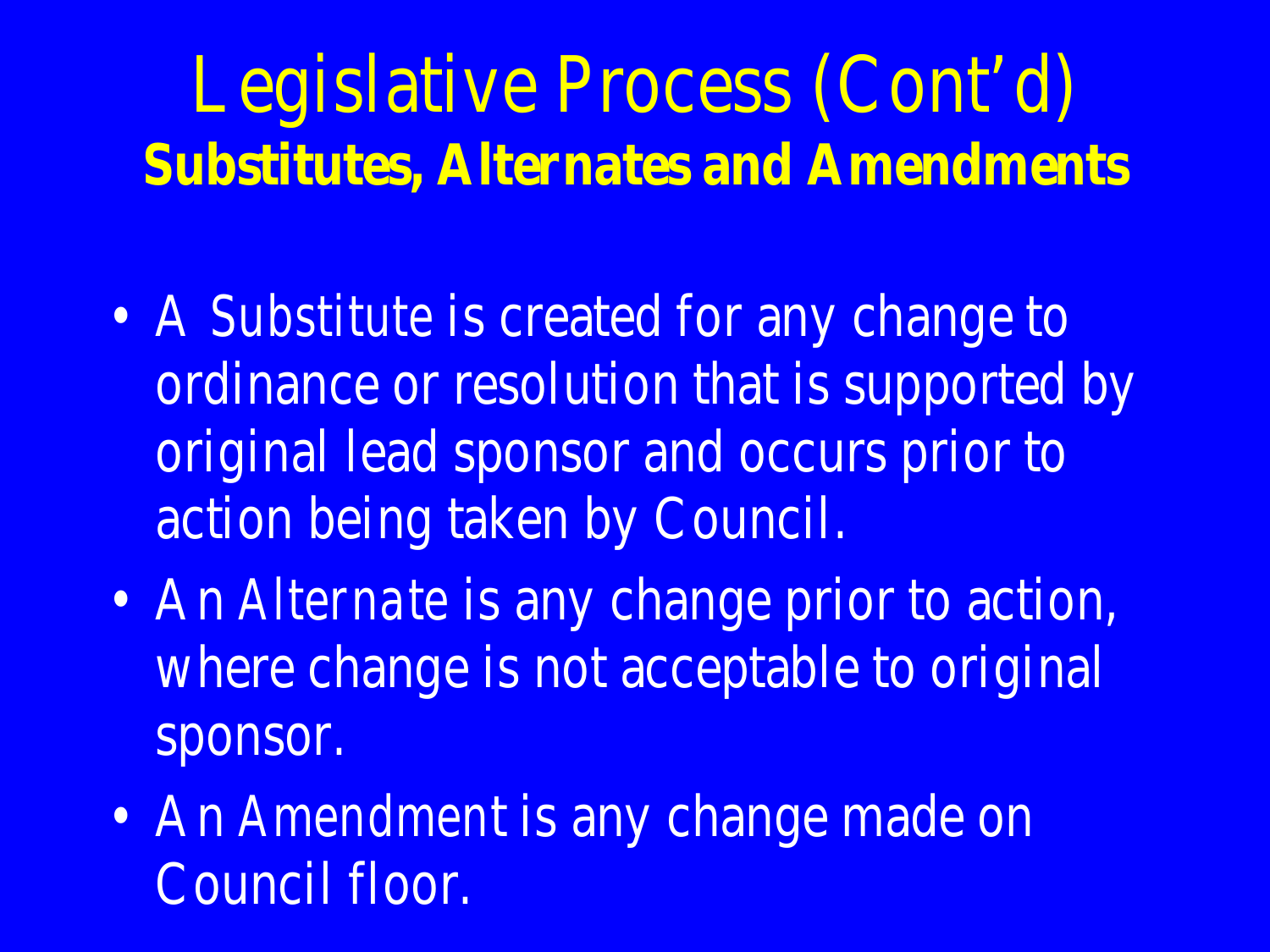## Legislative Process (cont'd)

- Fiscal notes
	- All ordinances and resolutions must have fiscal note which identifies likely fiscal impact of item (Finance Office)
- Public Hearings
	- Some items have legal requirement to be preceded by "public hearing"-Rezoning (PC), ALRC licenses, PW assessments
- Super Majority Votes
	- In order for any item to pass CC it must have at least 11 votes
	- Appropriations not included in original budget require ¾ majority (15 votes)
	- Some items require 2/3 majority (14 votes)-usually land use matters, charter ordinances or procedural matters governed by Robert's Rules.